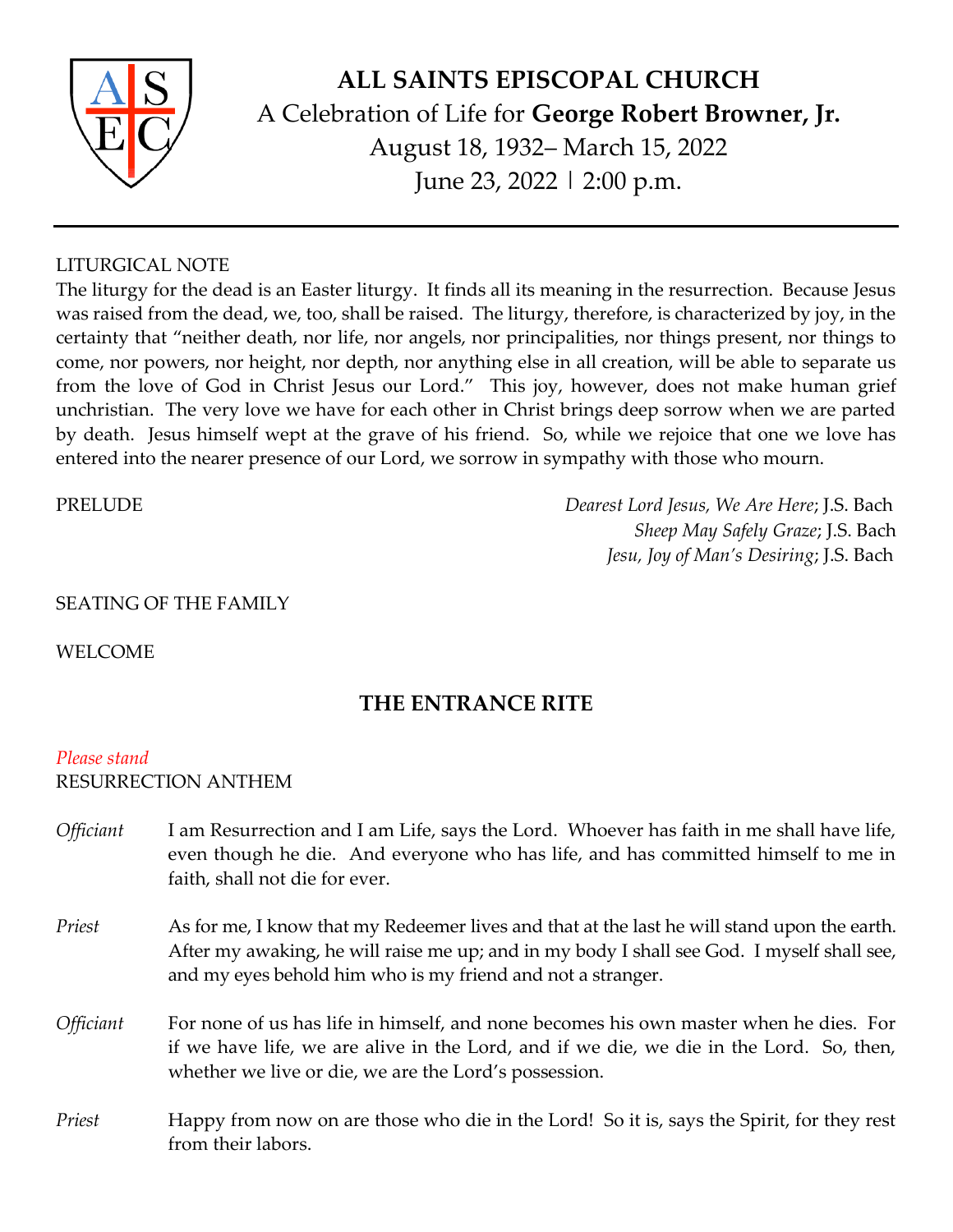### THE SALUTATION AND COLLECTS

*Officiant* The Lord be with you.

*People* **And also with you.**

*Officiant* O God, whose mercies cannot be numbered: Accept our prayers on behalf of your servant George*,* and grant him an entrance into the land of light and joy, in the fellowship of your saints; through Jesus Christ our Lord, who lives and reigns with you and the Holy Spirit, one God, now and forever.

*People* **Amen.**

*Officiant* Most merciful God, whose wisdom is beyond our understanding: Deal graciously with George's family in their grief. Surround them with your love, that they may not be overwhelmed by their loss, but have confidence in your goodness, and strength to meet the days to come; through Jesus Christ our Lord.

*People* **Amen.**

*Verses 1, 3, & 4*

HYMN 362 *Holy, holy, holy! Lord God Almighty!; Nicaea*



*The hymn continues on the next page.*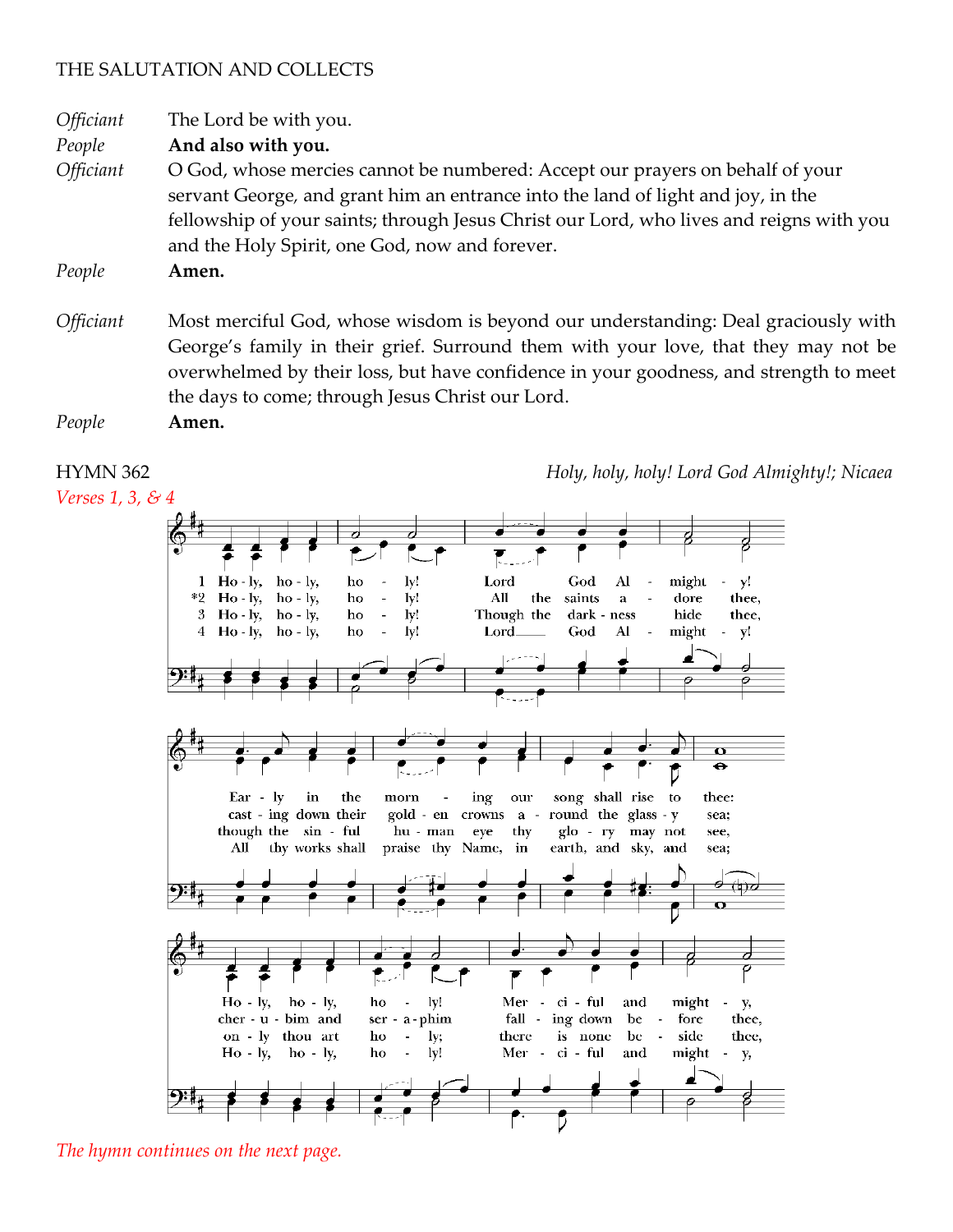

#### **THE LITURGY OF THE WORD**

# *Please be seated*

THE FIRST READING Wisdom 3:1-5,9 Jack Browner, *grandson*

But the souls of the righteous are in the hand of God, and no torment will ever touch them. In the eyes of the foolish they seemed to have died, and their departure was thought to be an affliction, and their going from us to be their destruction; but they are at peace. For though in the sight of men they were punished, their hope is full of immortality. Having been disciplined a little, they will receive great good, because God tested them and found them worthy of himself. Those who trust in him will understand truth, and the faithful will abide with him in love, because grace and mercy are upon his elect, and he watches over his holy ones.

| Reader | The Word of the Lord. |
|--------|-----------------------|
| People | Thanks be to God.     |

*Read responsively*

PSALM 23 Lauren Browner, *granddaughter*

The LORD is my shepherd; \* **I shall not want.** He maketh me to lie down in green pastures; \* **he leadeth me beside the still waters.** He restoreth my soul; \* **he leadeth me in the paths of righteousness for his Name's sake.** Yea, though I walk through the valley of the shadow of death, I will fear no evil; \* **for thou art with me; thy rod and thy staff, they comfort me.** Thou preparest a table before me in the presence of mine enemies; \* **thou anointest my head with oil; my cup runneth over.** Surely goodness and mercy shall follow me all the days of my life, \*

**and I will dwell in the house of the LORD for ever.**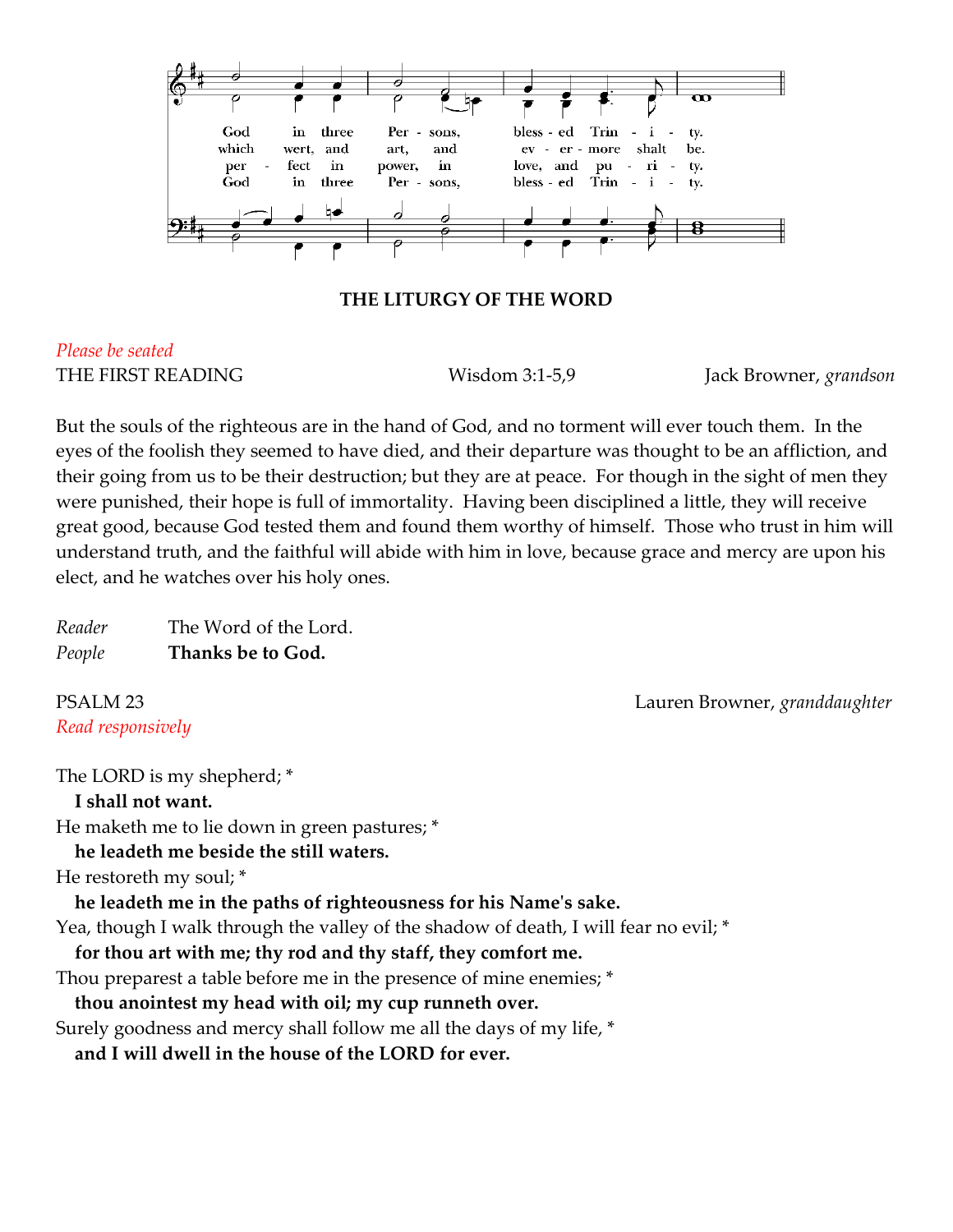So we do not lose heart. Even though our outer nature is wasting away, our inner nature is being renewed day by day. For this slight momentary affliction is preparing us for an eternal weight of glory beyond all measure, because we look not at what can be seen but at what cannot be seen; for what can be seen is temporary, but what cannot be seen is eternal.

*Reader* The Word of the Lord. *People* **Thanks be to God.**

SEQUENCE HYMN 662 *Abide with me: fast falls the eventide; Eventide*



*The hymn continues on the next page.*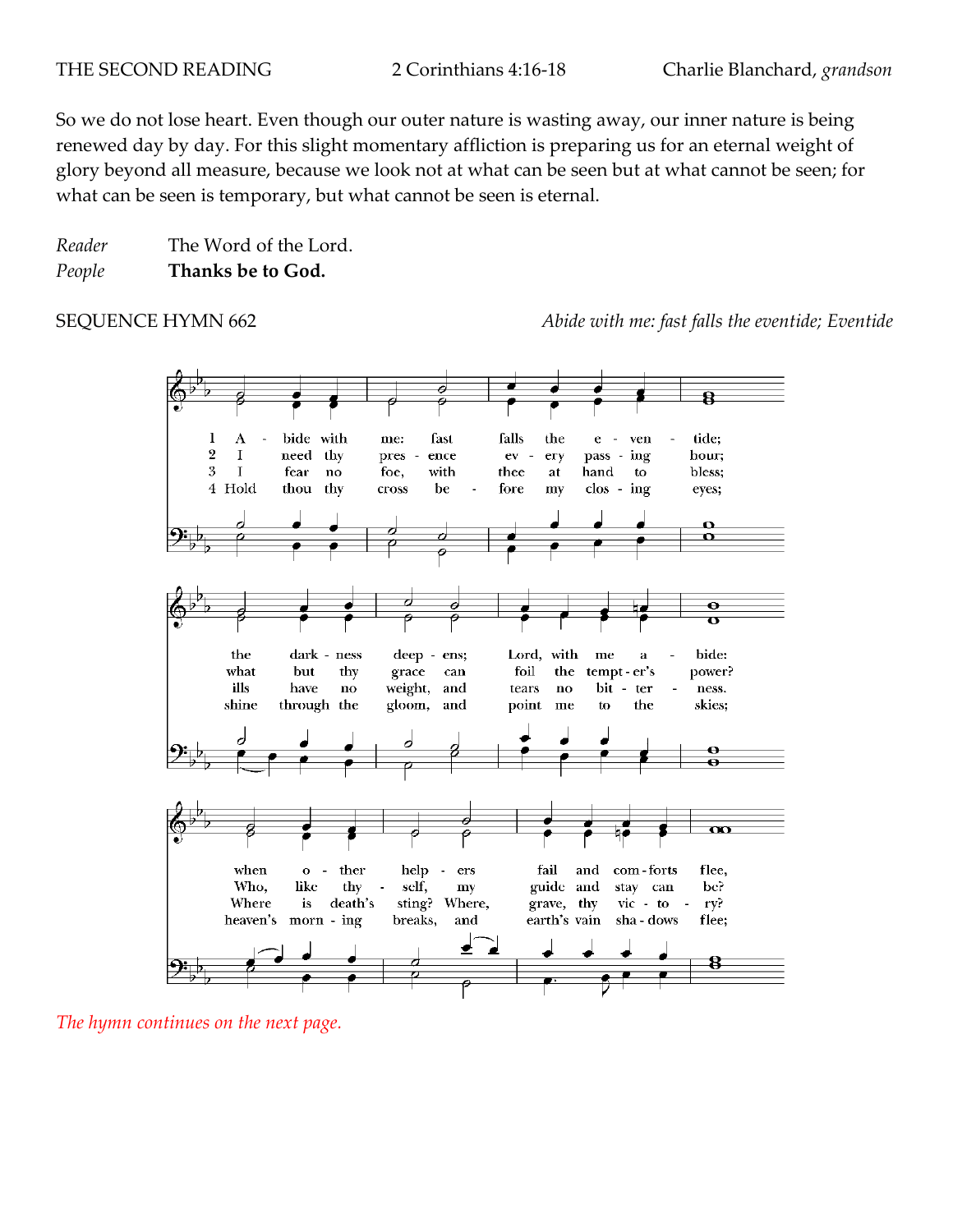

*Please stand* THE HOLY GOSPEL THE HOLY GOSPEL

*Priest* The Holy Gospel of our Lord Jesus Christ according to John. *People* **Glory to you, Lord Christ.**

"Let not your hearts be troubled. Believe in God, believe also in me. In my Father's house there are many dwelling places. If it were not so, would I have told you that I go to prepare a place for you? And if I go and prepare a place for you, I will come again and will take you to myself, so that where I am, there you may be also. And you know the way to the place where I am going." Thomas said to him, "Lord, we do not know where you are going. How can we know the way?" Jesus said to him, "I am the way, and the truth, and the life. No one comes to the Father except through me."

| Priest | The Gospel of the Lord.     |
|--------|-----------------------------|
| People | Praise to you, Lord Christ. |

### **HOMILY**

*Please stand*  THE APOSTLES' CREED

*Officiant* In the assurance of eternal life given at Baptism, let us proclaim our faith and say,

*All* **I believe in God, the Father almighty, creator of heaven and earth. I believe in Jesus Christ, his only Son, our Lord. He was conceived by the power of the Holy Spirit and born of the Virgin Mary. He suffered under Pontius Pilate, was crucified, died, and was buried. He descended to the dead. On the third day he rose again. He ascended into heaven, and is seated at the right hand of the Father. He will come again to judge the living and the dead. I believe in the Holy Spirit, the holy catholic Church, the communion of saints, the forgiveness of sins, the resurrection of the body, and the life everlasting. Amen.**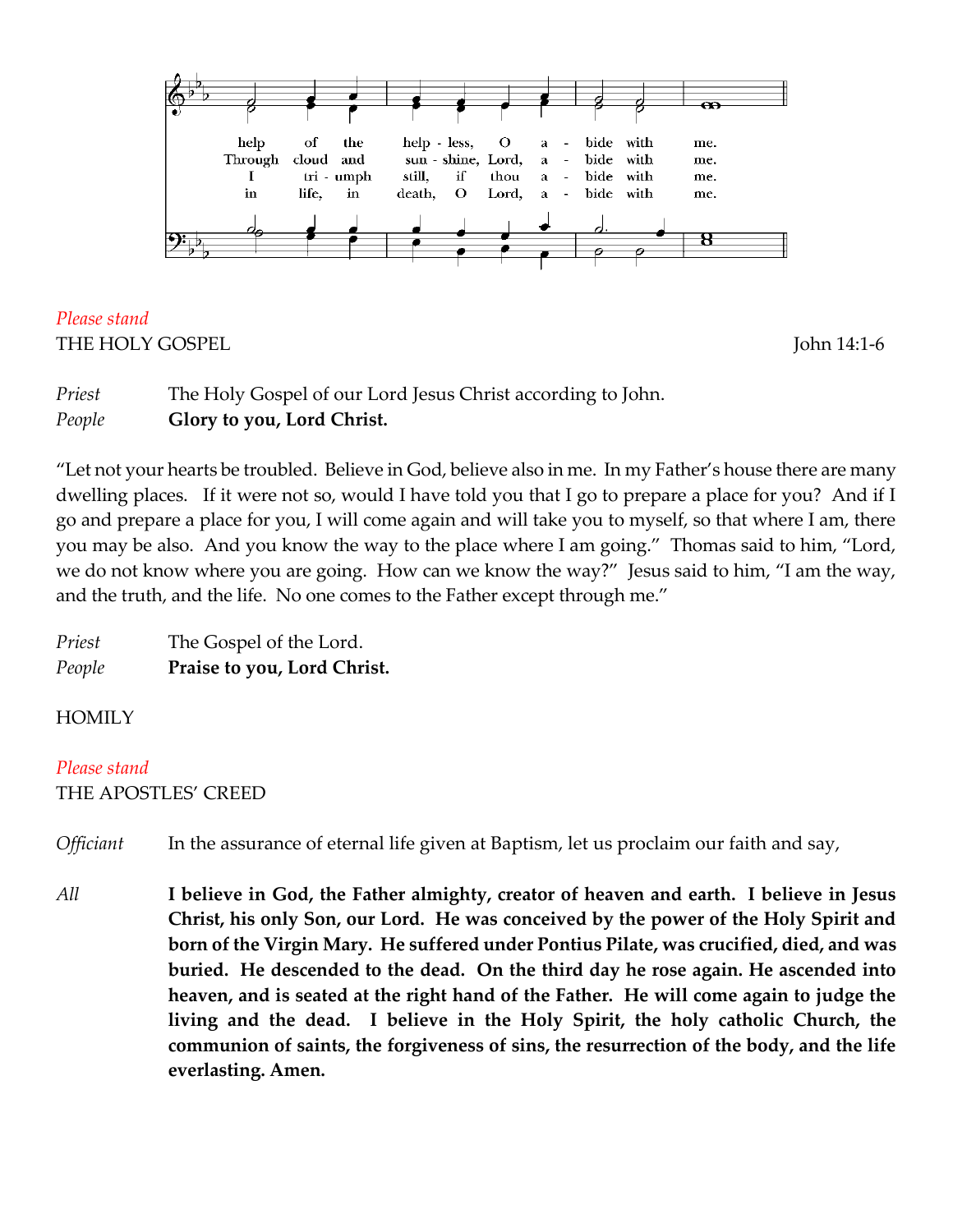### THE LORD'S PRAYER

*Officiant* The Lord be with you.

*People* **And also with you.**

*Officiant* Let us pray.

*All* **Our Father, who art in heaven, hallowed be thy Name, thy kingdom come, thy will be done, on earth as it is in heaven. Give us this day our daily bread. And forgive us our trespasses, as we forgive those who trespass against us. And lead us not into temptation, but deliver us from evil. For thine is the kingdom, and the power, and the glory, for ever and ever. Amen.**

#### THE PRAYERS OF THE PEOPLE

*Priest* For our brother George, let us pray to our Lord Jesus Christ who said, "I am Resurrection and I am Life."

> Lord, you consoled Martha and Mary in their distress; draw near to us who mourn for George, and dry the tears of those who weep. **Hear us, Lord.**

You wept at the grave of Lazarus, your friend; comfort us in our sorrow. **Hear us, Lord.**

You raised the dead to life; give to our brother eternal life. **Hear us, Lord.**

You promised paradise to the thief who repented; bring our brother to the joys of heaven. **Hear us, Lord.**

Comfort us in our sorrows at the death of our brother; let our faith be our consolation, and eternal life our hope. *Silence*

Father of all, we pray to you for George, and for all those whom we love but see no longer. Grant to them eternal rest. Let light perpetual shine upon them. May his soul and the souls of all the departed, through the mercy of God, rest in peace.

*All* **Amen.**

#### THE COMMENDATION

| <i><b>Officiant</b></i> | Give rest, O Christ, to your servant with your saints,                    |
|-------------------------|---------------------------------------------------------------------------|
| People                  | where sorrow and pain are no more, neither sighing, but life everlasting. |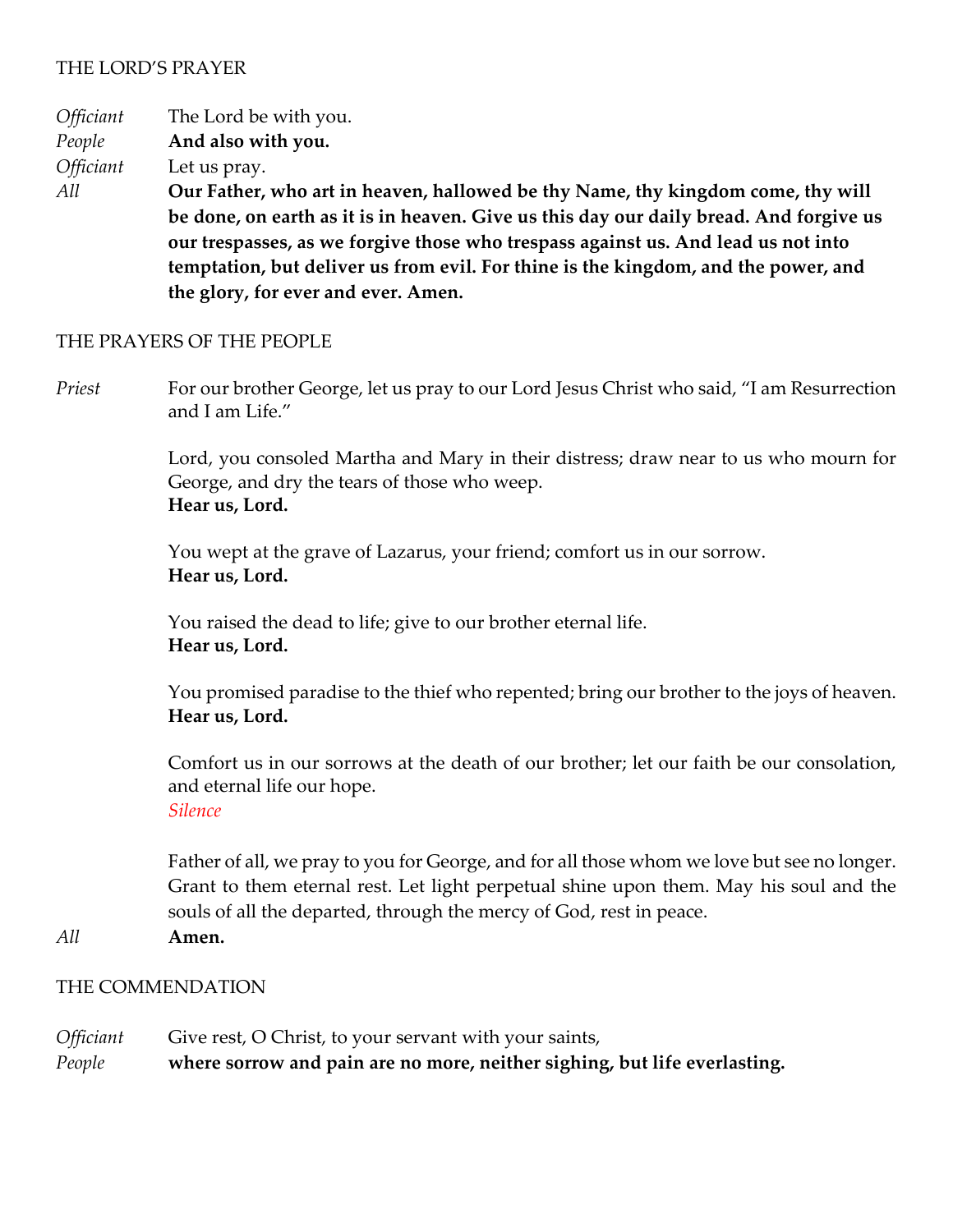*Priest* You only are immortal, the creator and maker of mankind; and we are mortal, formed of the earth, and to earth shall we return. For so did you ordain when you created me, saying, "You are dust, and to dust you shall return." All of us go down to the dust; yet even at the grave we make our song: Alleluia, alleluia, alleluia.

### *People* **Give rest, O Christ, to your servant with your saints, where sorrow and pain are no more, neither sighing, but life everlasting.**

*Officiant*Into your hands, O merciful Savior, we commend your servant, George. Acknowledge, we humbly beseech you, a sheep of your own fold, a lamb of your own flock, a sinner of your own redeeming. Receive him into the arms of your mercy, into the blessed rest of everlasting peace, and into the glorious company of the saints in light. *People* **Amen.**

#### THE BLESSING

- *Officiant* The God of peace, who brought again from the dead our Lord Jesus Christ, the great Shepherd of the sheep, through the blood of the eternal covenant: Make you perfect in every good work to do his will, working in you that which is well-pleasing in his sight; and the blessing of God Almighty Father, Son, and Holy Spirit be with you now and remain with you always.
- *People* **Amen.**

#### THE DISMISSAL

*Priest* Let us go forth in the name of Christ. *People* **Thanks be to God.** 

*During the following hymn the family will process out with the clergy.*

HYMN 671 *Amazing grace!; New Britain*



*The hymn continues on the next page.*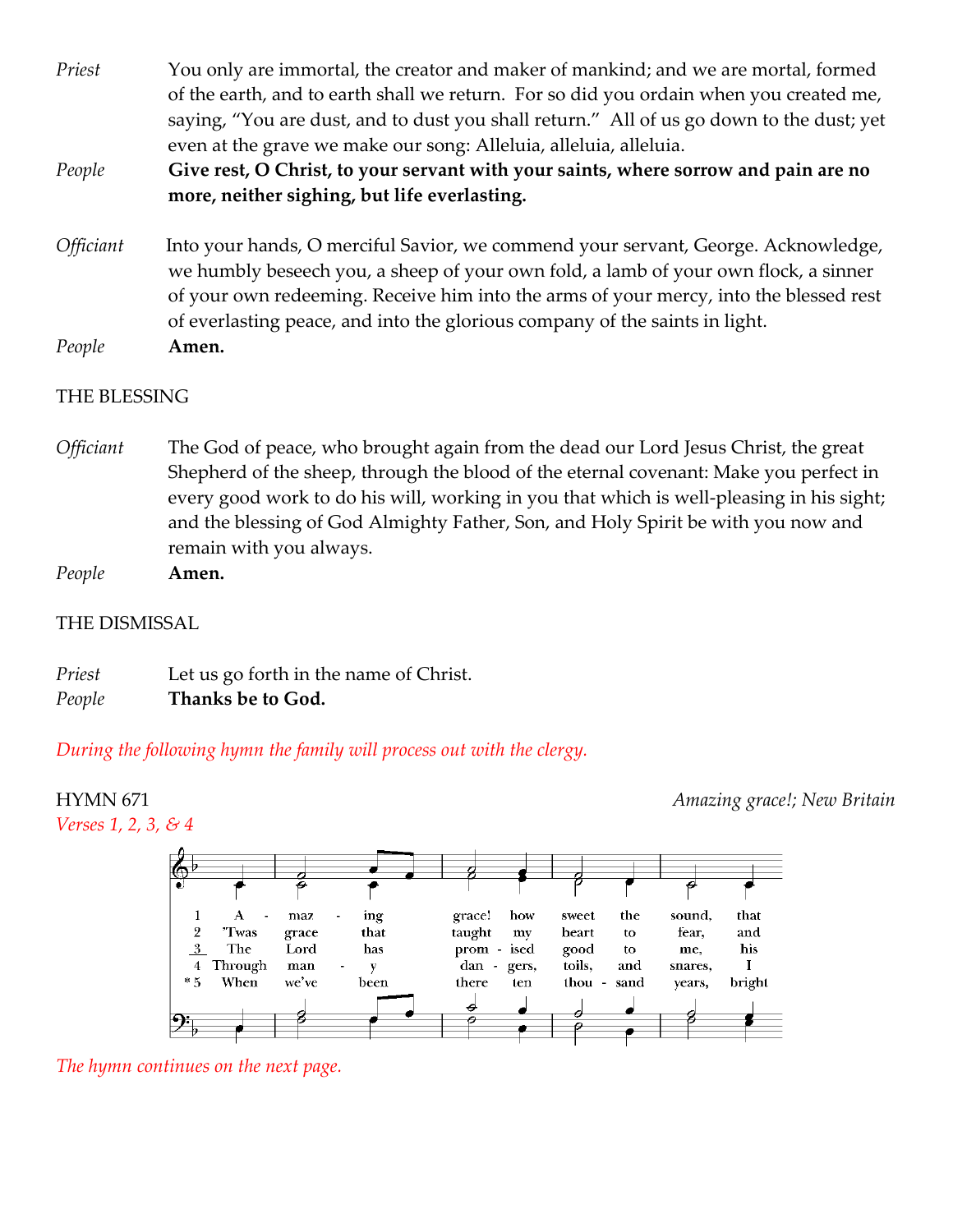

POSTLUDE *Allegro from "Brandenburg Concerto No.3*"; Johann Sebastian Bach

*Memorials may be given to All Saints Episcopal Church.*

#### **FOR THE LITURGY**

| Officiant               | The Reverend Denise Ann Trogdon, rector   |
|-------------------------|-------------------------------------------|
| <b>Assisting Priest</b> | The Reverend Pamela H. Fahrner, associate |
| Musician                | Mollie Nichols                            |
| <b>Ushers</b>           | Zeke Hanzl & Bob Reuter                   |
| Altar Guild             | Lisa Ghessie                              |
| <b>Flower Guild</b>     | Kelly Richards                            |

### **PERMISSIONS AND LICENSING**

**Bible texts** of the Old Testament and Gospel are taken from the New Revised Standard Version Bible, Copyright 1989, Division of Christian Education of the National Council of the Churches of Christ in the USA. **Liturgy**: *Book of Common Prayer,* 1979; Church Publishing Inc., New York. **Music:** The Hymnal 1982, © 1985 by the Church Pension Fund. All used by permission. All right reserved. OneLicense.net (text and streaming) No. A-701870. CVLI License No. 504212314.